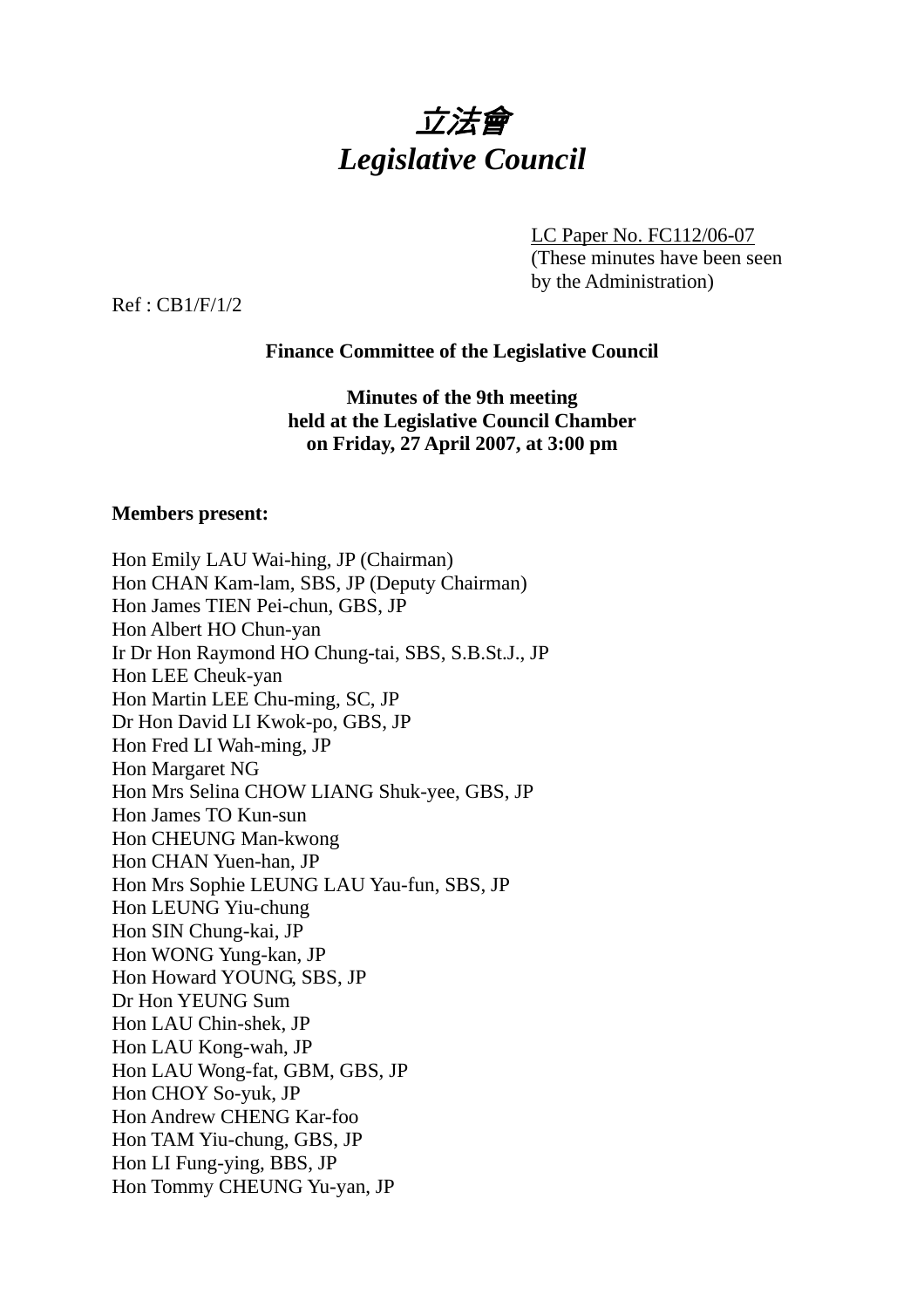Hon Albert CHAN Wai-yip Hon Frederick FUNG Kin-kee, SBS, JP Hon Audrey EU Yuet-mee, SC, JP Hon Vincent FANG Kang, JP Hon WONG Kwok-hing, MH Hon LEE Wing-tat Hon LI Kwok-ying, MH, JP Dr Hon Joseph LEE Kok-long, JP Hon Daniel LAM Wai-keung, SBS, JP Hon Jeffrey LAM Kin-fung, SBS, JP Hon Andrew LEUNG Kwan-yuen, SBS, JP Hon Alan LEONG Kah-kit, SC Hon LEUNG Kwok-hung Dr Hon KWOK Ka-ki Dr Hon Fernando CHEUNG Chiu-hung Hon CHEUNG Hok-ming, SBS, JP Hon WONG Ting-kwong, BBS Hon Ronny TONG Ka-wah, SC Hon CHIM Pui-chung Prof Hon Patrick LAU Sau-shing, SBS, JP Hon Albert Jinghan CHENG Hon KWONG Chi-kin Hon TAM Heung-man

#### **Members absent:**

Dr Hon LUI Ming-wah, SBS, JP Hon Bernard CHAN, GBS, JP Dr Hon Philip WONG Yu-hong, GBS Hon Jasper TSANG Yok-sing, GBS, JP Hon Miriam LAU Kin-yee, GBS, JP Hon Timothy FOK Tsun-ting, GBS, JP Hon Abraham SHEK Lai-him, JP Hon MA Lik, GBS, JP

#### **Public officers attending:**

| Mr Frederick MA Si-hang, JP | Secretary for Financial Services and the<br>Treasury |
|-----------------------------|------------------------------------------------------|
| Mr Alan LAI Nin, GBS, JP    | Permanent Secretary for Financial Services           |
|                             | and the Treasury (Treasury)                          |
| Miss Amy TSE, JP            | Deputy Secretary for Financial Services and          |
|                             | the Treasury (Treasury) 1                            |
| Mr Alfred FOK               | Principal Executive Officer (General),               |
|                             | Financial Services and the Treasury Bureau           |
|                             | (The Treasury Branch)                                |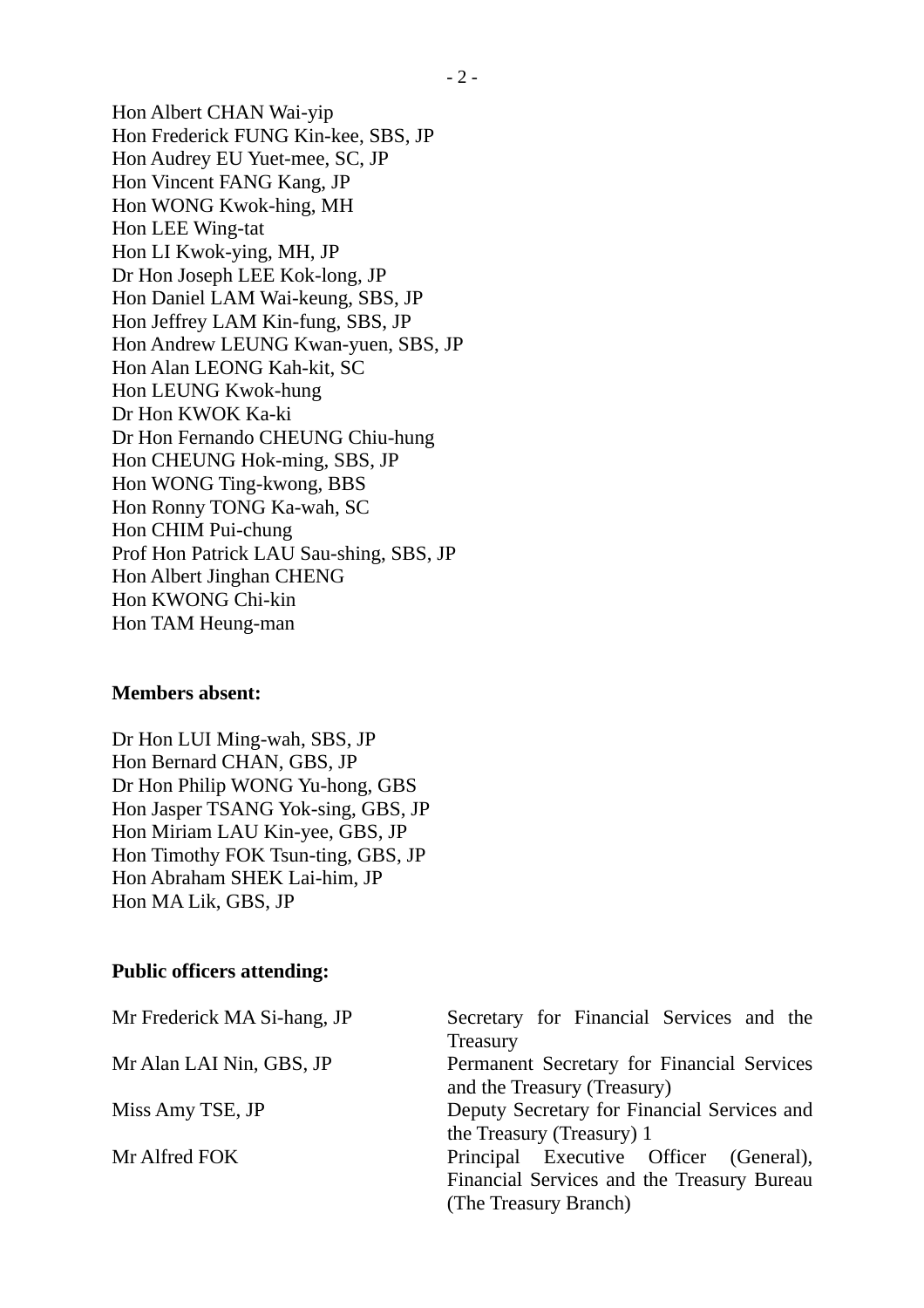| Ms Carol YUEN               | Deputy Secretary for Security 2                |
|-----------------------------|------------------------------------------------|
| Mr Charles WONG             | Principal Assistant Secretary for Security B   |
| Mr Aaron CHEUNG, FSDSM      | Chief Fire Officer (Fire Safety)               |
|                             | <b>Fire Services Department</b>                |
| Mr Alex SHUM                | Senior Divisional Officer (Policy)             |
|                             | <b>Fire Services Department</b>                |
| Mr Simon LAM                | <b>Information Technology Services Manager</b> |
|                             | <b>Fire Services Department</b>                |
| Mrs Apollonia LIU           | <b>Acting Deputy Secretary for Security 1</b>  |
| <b>Miss Rosalind CHEUNG</b> | <b>Assistant Secretary for Security</b>        |
| Mr Henrique KOO             | Assistant Commissioner of<br>Police            |
|                             | (Operations), Hong Kong Police Force           |
| Mr Jolly WONG               | Acting Chief Telecommunication Engineer        |
|                             | (Communications Branch)                        |
|                             | Hong Kong Police Force                         |
| Mr Stephen FISHER, JP       | Secretary to the Commission on Poverty         |
| Ms Edna WONG                | Assistant Secretary to the Commission on       |
|                             | Poverty                                        |
| Ms Betty NG                 | Senior<br>Officer<br>(Employment<br>Labour     |
|                             | Services) (Transport Support Scheme)           |
|                             | Labour Department                              |
|                             |                                                |
|                             |                                                |
|                             |                                                |

# **Clerk in attendance:**

Ms Pauline NG Assistant Secretary General 1

#### **Staff in attendance:**

Miss Becky YU<br>
Chief Council Secretary (1)1<br>
Mrs Mary TANG<br>
Senior Council Secretary (1)2 Mrs Mary TANG<br>
Ms Alice CHEUNG<br>
Ms Alice CHEUNG<br>
Senior Legislative Assistant (1) Senior Legislative Assistant (1)1 Mr Frankie WOO Legislative Assistant (1)2 \_\_\_\_\_\_\_\_\_\_\_\_\_\_\_\_\_\_\_\_\_\_\_\_\_\_\_\_\_\_\_\_\_\_\_\_\_\_\_\_\_\_\_\_\_\_\_\_\_\_\_\_\_\_\_\_\_\_\_\_\_\_\_\_\_\_\_\_

Action

### **Item No. 1 - FCR(2007-08)4**

### **CAPITAL WORKS RESERVE FUND HEAD 710 – COMPUTERISATION Fire Services Department**

♦ **New Subhead "Implementation of an Integrated Licensing, Fire Safety and**  Prosecution System"

 The Chairman informed members that the Panel on Security was consulted on the proposal at its meeting on 6 February 2007.

- 3 -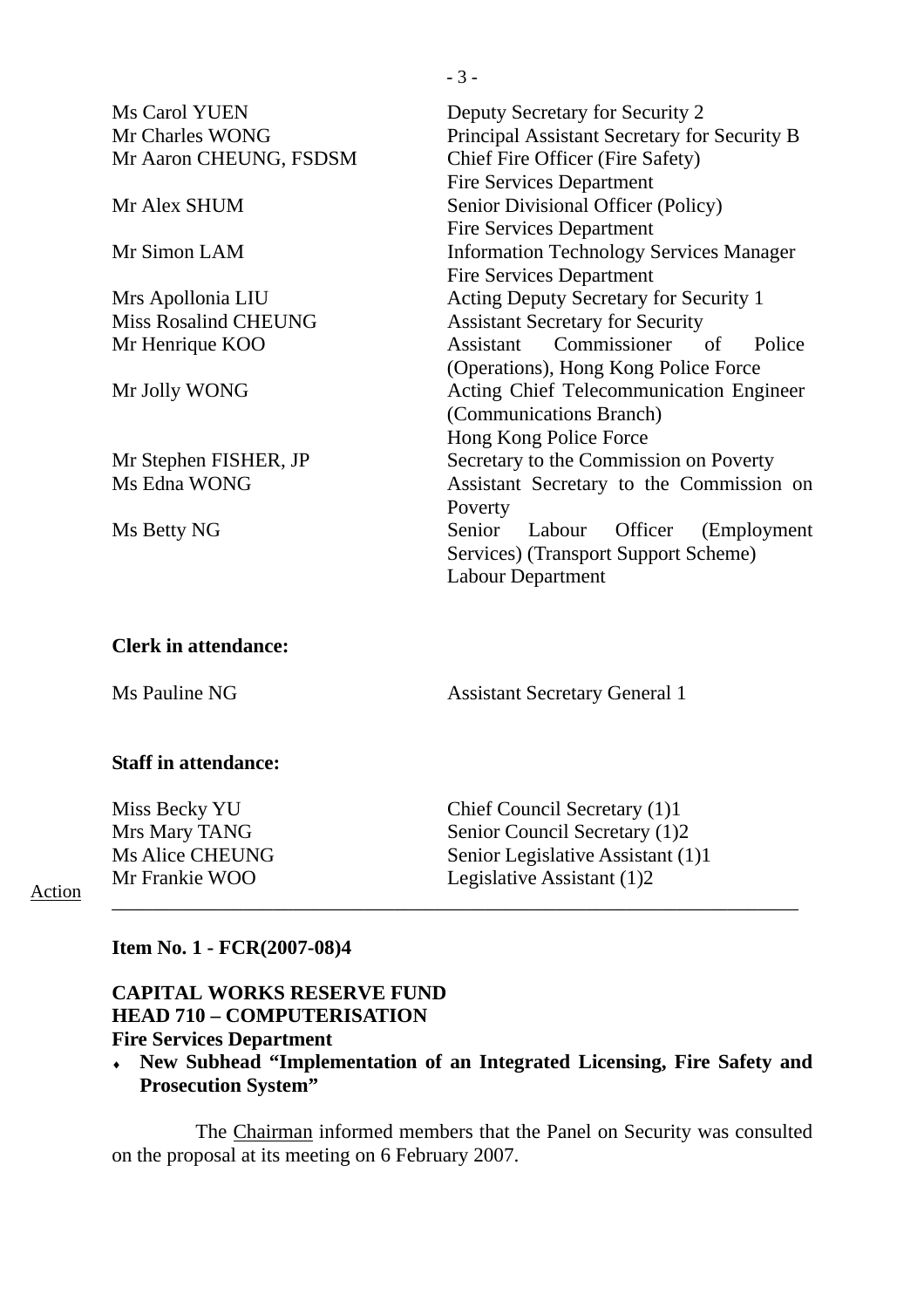2. While supporting the proposed implementation of an Integrated Licensing, Fire Safety and Prosecution System (LIFIPS) which would improve the operational efficiency of the Fire Services Department (FSD), Prof Patrick LAU enquired if the project would benefit building professionals, for example, in facilitating their submission of building plans for FSD's approval.

3. The Deputy Secretary for Security 2 (DS(S)2) said that the implementation of LIFIPS would enable more efficient processing of e-submission of applications for dangerous goods and timber store licences and for sale of portable fire equipment and submission of maintenance certificates for fire service installations. Template forms would be made available online and the data provided by the applicants would be automatically input into the system for further processing. This would make the e-submission channel more cost-effective and convenient for FSD and the public. Moreover, LIFIPS would enhance information management as it would be able to store and process a much greater variety of information. It would provide more field support by enabling inspecting officers to electronically access case-related data and reference information in the field.

4. Prof Patrick LAU further enquired if electronic copies of building plans could be submitted by building professionals following the implementation of LIFIPS. The Chief Fire Officer (Fire Safety) (CFO(FS)) said that as building professionals would have to submit their building plans to FSD via the Buildings Department (BD), plans in electronic forms would be accepted by FSD as long as they were acceptable to BD. Plans for fire services installations could also be submitted by electronic means although this was not a common practice of building professionals.

5. Ms Margaret NG enquired if the implementation of LIFIPS would facilitate the prosecution process as well. CFO(FS) explained that with the implementation of LIFIPS, all information relating to the same building/premises would be made accessible to all authorized officers in different Divisions and Commands. This would provide an electronic data platform through which FSD officers could better coordinate their law enforcement activities and make more informed decisions in relation to fire safety matters.

6. Given that the Administration had been criticized by the Director of Audit for late recovery of fines, Ms Margaret NG enquired whether LIFIPS would be able to expedite the recovery process. DS(S)2 said that LIFIPS would be able to enhance the efficiency in processing licence applications and taking prosecution actions. Through a system of reminders, LIFIPS would also assist in monitoring the progress of applications/prosecution actions. CFO(FS) added that as LIFIPS would be able to set out more clearly all information relating to buildings/premises and their record of compliance with the fire services regulations, it would facilitate FSD in the coordination of law enforcement activities. According to his understanding, there were not many outstanding fines related to the fire services legislation which had not been recovered by the Government.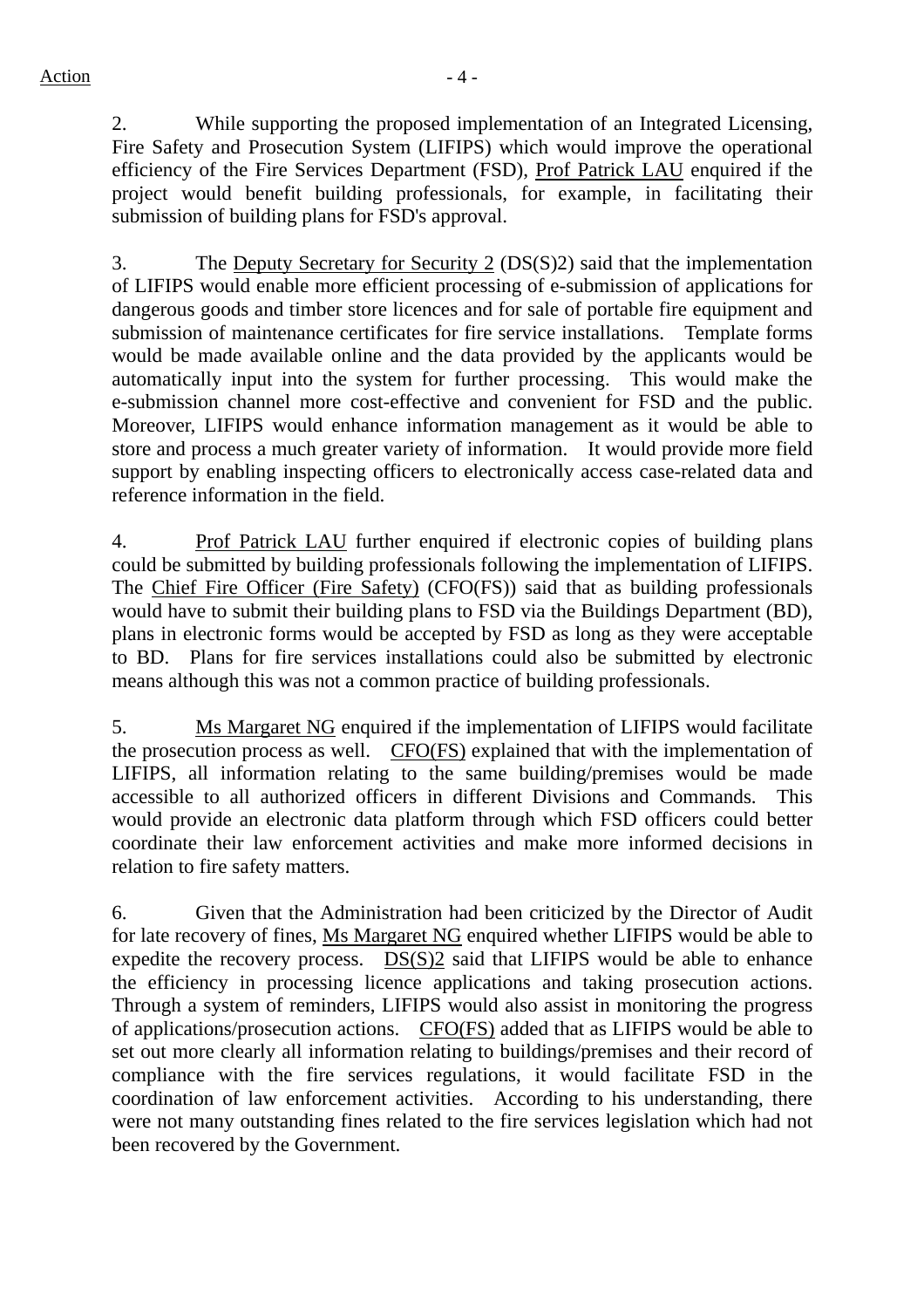7. Miss TAM Heung-man enquired if the enhancement of operational efficiency following the launching of LIFIPS would enable FSD to further improve its performance pledge. She also asked if staff would be made redundant as a result of the notional savings to be achieved after the implementation of LIFIPS.  $DS(S)2$  said that a review would be conducted after LIFIPS had become operational for about a year. The performance pledge of FSD could be included in the context of the review. CFO(FS) added that while there would be savings in some of the work processes arising from the implementation of LIFIPS, this would not result in redundancy as staff concerned would be re-deployed to perform other duties.

8. The Chairman put the item to vote. The Committee approved the proposal.

## **Item No. 2 - FCR(2007-08)5**

## **CAPITAL WORKS RESERVE FUND**

# **HEAD 708 – CAPITAL SUBVENTIONS AND MAJOR SYSTEMS AND EQUIPMENT**

### **Hong Kong Police Force**

♦ **New Subhead "Replacement of the Radio System of the Operations Wing of the Hong Kong Police Force"** 

9. The Chairman informed members that the Panel on Security was consulted on the proposal at its meeting on 6 March 2007.

10. Mr LAU Kong-wah, Chairman of Panel on Security, said that the Panel was generally supportive of the proposed system. The Administration had provided a supplementary information note to address members' concern about the security aspects associated with the outsourcing of the maintenance service of the proposed system. The Panel also conducted a visit to the headquarters of the Police Tactical Unit on 12 April 2007 and received a briefing on the work of the Special Duties Unit and the importance of the proposed system to the operational efficiency of the Hong Kong Police Force.

11. The Chairman put the item to vote. The Committee approved the proposal.

**Item No. 3 - FCR(2007-08)6** 

## **HEAD 90 – LABOUR DEPARTMENT**  ♦ **Subhead 700 General non-recurrent New Item "Pilot Transport Support Scheme"**

12. The Chairman informed members that the Subcommittee to Study the Subject of Combating Poverty (the Subcommittee) was consulted on the proposal at its meetings on 8 and 26 March 2007.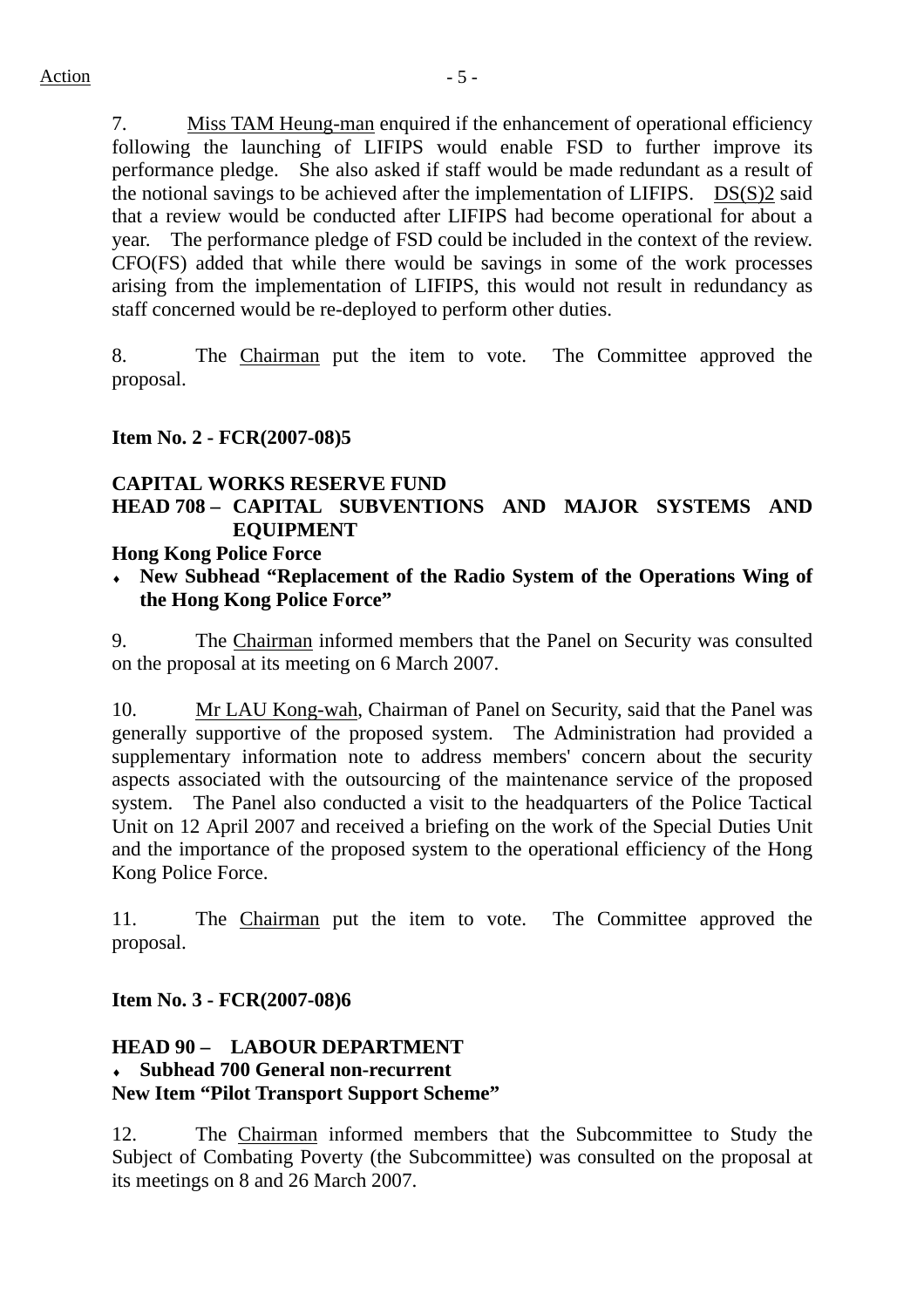13. Mr Frederick FUNG, Chairman of the Subcommittee, said that the Subcommittee had held a number of meetings to discuss the proposed pilot Transport Support Scheme (TSS) since this was first raised by the Financial Secretary (FS) in his Budget speech of last year. Taking into account members' views, the Administration had further modified the Scheme and consulted the Subcommittee on 26 March 2007. The Subcommittee generally supported the proposed features of TSS as set out in the funding proposal, but requested that a review of TSS should be completed before the end of the one-year pilot period to ensure its continuity. The Subcommittee had also put forward the following concerns about the review for consideration by the Administration -

- (a) the policy bureau/department to be responsible for conducting the review of TSS;
- (b) a clear definition for "self-employed";
- (c) extension of the pilot scheme to low-income workers living in districts other than the four remote areas if they had to commute long distance to work;
- (d) setting up of a working group to deal with special cases; and
- (e) disregarding the transport allowances under TSS as earnings in the income assessment for public rental housing (PRH) in line with the Comprehensive Social Security Assistance (CSSA) Scheme.

14. The Secretary to the Commission on Poverty (Secy/CoP) explained that the review of TSS would be conducted by the bureau responsible for the labour portfolio, to be announced following the proposed reorganization of policy bureaux. The review would take into consideration suggestions put forward by the Subcommittee. Meanwhile, an enquiry hotline would be provided by the new TSS office to be set up under the Labour Department (LD) to answer enquiries on the implementation details of TSS. In case the public have doubts on their status, they could contact the TSS office for assistance. If the applicants were employees in essence, the TSS office would ensure needy employees could benefit from the Scheme.

15. Mr WONG Kwok-hing commended the Administration for its efforts in modifying TSS to assist the needy unemployed and low-income workers living in remote districts to find jobs and work across districts. He would particularly like to personally thank Secy/CoP for attending the meeting of the Tung Chung residents' association at late night to answer queries on the proposed TSS. He considered it necessary that a working group should be set up to deal with special cases without awaiting the review of TSS. Secy/CoP said that as TSS would be run on pilot for one year, there was a need to keep it simple and easy to understand. The implementation details would be clearly set out in order to minimize the administrative costs as far as possible.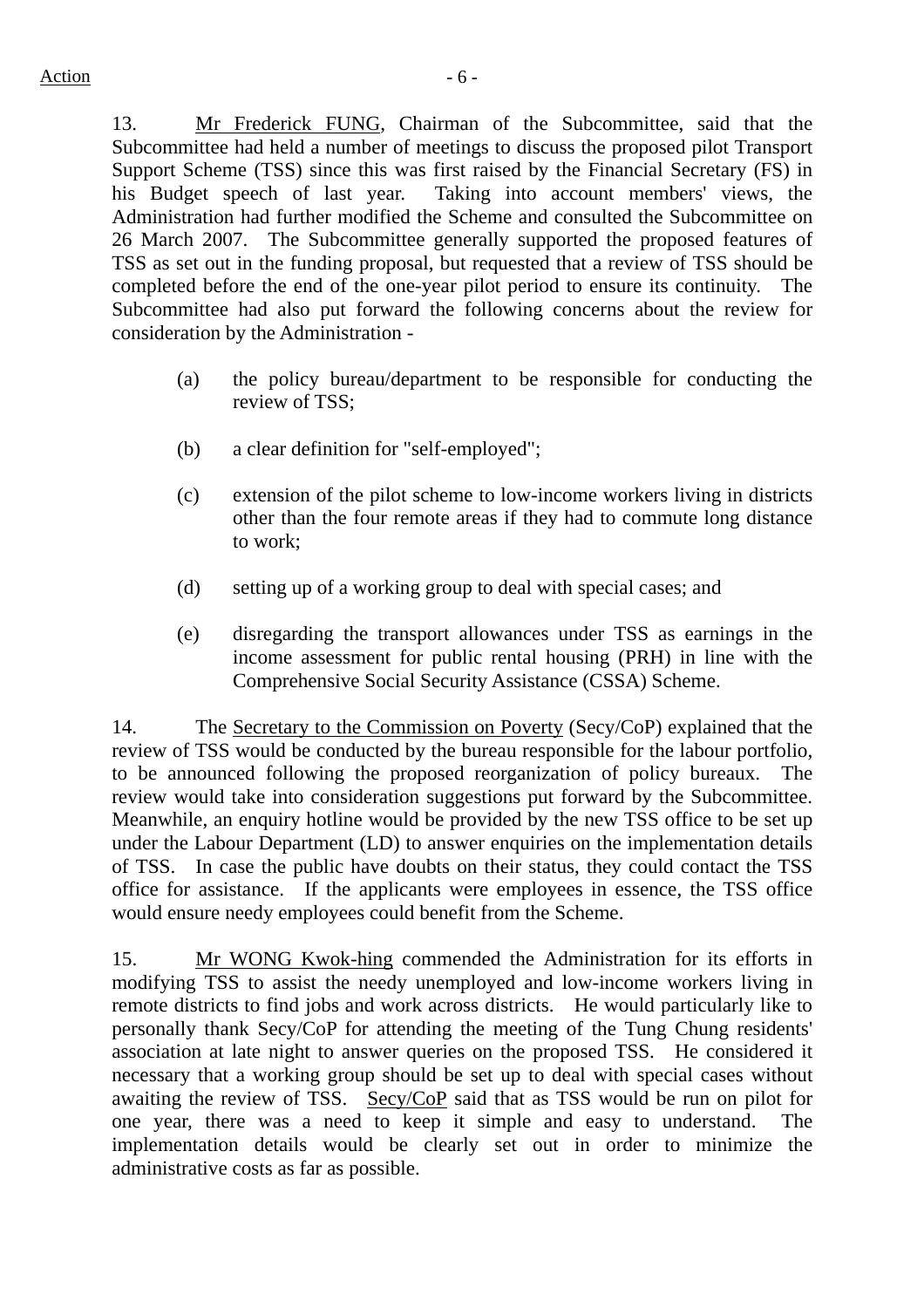16. Mr WONG Kwok-hing however remained of the view that there was a need for the establishment of a mechanism to deal with borderline cases. In addition, an appeal channel should also be made available to deal with rejected cases. Secy/CoP said that TSS was not aiming at addressing all the transport concerns faced by the needy unemployed and the low-income workers. The new TSS Office would oversee the implementation of the Scheme and the non-governmental organisation (NGOs) would be engaged to assist in the processing of TSS applications, the latter of which would approach LD for advice when necessary. Any complaints or requests for assistance could be dealt with by the TSS Office. As TSS was intended to be simple and easy to understand, it was unlikely that there would be too many arguments about implementation issues.

17. While supporting the proposal, Miss CHAN Yuen-han was of the view that the coverage of TSS should not be confined to residents of the four remote districts of Tuen Mun, Yuen Long, the North and Islands, but should also apply to Kwun Tong which was one of the poverty districts in Hong Kong. She agreed with Mr WONG Kwok-hing on the need for setting up a mechanism to deal with special cases, particularly given that CoP would be dissolved in June 2007. Secy/CoP said that Kwun Tong was an old district which had relatively more employment opportunities than the four remote districts. Besides, the transport costs incurred by residents of Kwun Tong in working across districts would be much less than those residing in remote districts. Miss CHAN however pointed out that low-income workers were facing keen competition for jobs and many of them had to seek employment in other districts, thereby incurring more transport costs. She hoped that CoP would take into account the plight of workers living in Kwun Tong who had to travel to other districts in search of jobs. The Secretary for Financial Services and the Treasury (SFST) said that the review of TSS to be conducted would certainly take into account the views put forward by members.

18. Mr TAM Yiu-chung declared interest as a member of CoP. He said that Members of the Democratic Alliance for Betterment and Progress of Hong Kong (DAB) supported the proposal which would assist the needy unemployed and low-income workers living in remote districts to find jobs and work across districts. DAB Members had requested the Administration to introduce TSS as soon as practicable; to streamline the application procedures; to review the effectiveness of TSS with a view to further relaxing the eligibility criteria; and to consider implementing TSS on a permanent basis. Secy/CoP said that CoP intended to launch TSS within the next two months and a review would be made at the end of the one-year pilot to see whether the eligibility criteria could be further relaxed. He however stressed that TSS was intended to assist workers to work across districts and not a long-term subsidy for low-income workers.

19. Mr Albert CHAN said that TSS was included in the 2006-2007 Budget and 2007-2008 Budget in the hope to secure Members' support for the budgetary spending in two consecutive years. As compared to the payouts on rates waivers and tax concessions amounting to almost \$20 billion under the 2007-2008 Budget, the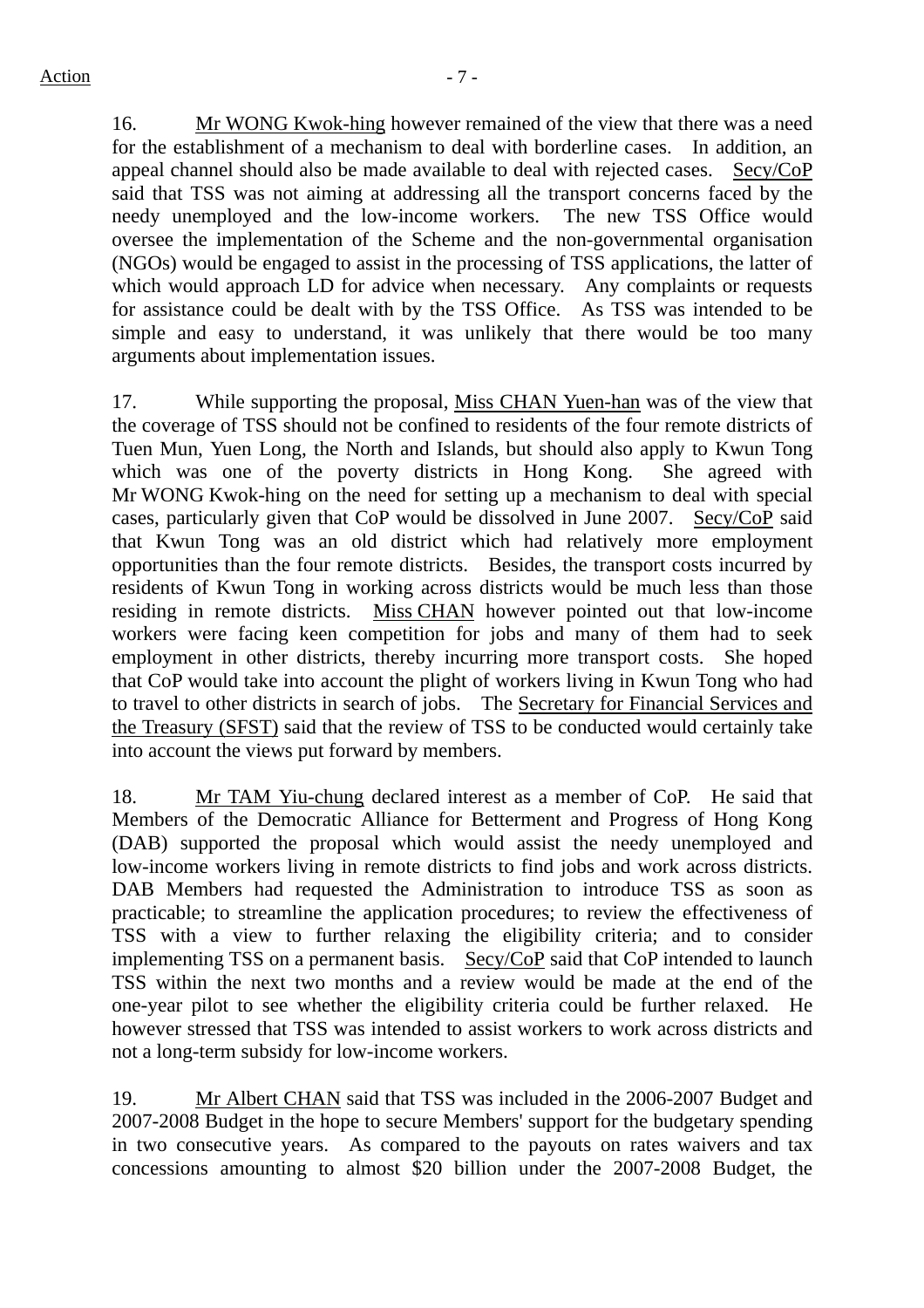resources earmarked for CoP, amounting to \$300 million, were minimal. While not objecting to the implementation of TSS, he said that Members of the League of Social Democrats (LSD) considered the setting up of CoP a means through which the Administration could gain much publicity whereas very little concrete work had been done to help the poor. He further criticized CoP for failing to provide implementation details on TSS. He added that at the meeting with FS, LSD Members had pointed out that measures to combat poverty should be applied territory-wide and not confined to certain districts. A scale of transport allowances should be worked out for different income groups and these should be given in the form of concessions to be administered by the Inland Revenue Department with a view to reducing administrative costs.

20. Mr LEUNG Kwok-hung was of the view that TSS was meant to reduce the unemployment rate rather than to combat poverty as the needy families could not benefit much from the Scheme. The crux of the problem was the lack of job opportunities in the remote districts and the absence of minimum wages. He opined that CoP was merely a mechanism set up by the Administration to canvass votes for re-election, which explained why it would be dissolved soon after the election.

## Cross-district Transport Allowance (CDTA)

21. Miss TAM Heung-man asked if CDTA applicants were required to work across districts for 72 hours or more a month for the same employer in order to be eligible for CDTA. Secy/CoP said that CDTA would be granted as long as the applicants worked across districts for 72 hours or more a month, irrespective of whether the employment was full-time or part-time, or whether more than one employer was involved. Should they be unable to exhaust the six-month CDTA in one job, they might claim the remaining balance in subsequent job(s) within the one-year qualifying period.

22. Mr LEE Cheuk-yan questioned why eligible low-income employees who worked across districts were only provided with CDTA of \$600 per month up to six months, despite that TSS would have a pilot run for one year. He opined that unless the workers were able to obtain salary increases within six months, they would still have to face with high transport costs arising from working across districts after the expiry of the six-month period. As a result, some might choose to revert back from self-reliance to welfare after the subsidy period. He was also concerned that TSS would not be implemented on a permanent basis, and enquired about the criteria for review and the circumstances under which consideration would be given to further extending the Scheme. Secy/CoP said that the objective of TSS was to provide an incentive for the needy living in remote areas to find jobs and to work across districts. Hence, CDTA would not be given on a permanent basis lest it would be regarded as a long-term subsidy for low-income workers living in remote areas. The Scheme would be regarded as successful if it could encourage the needy living in remote areas to find jobs and to work across districts, thereby moving from welfare to self-reliance. A review would be made at the end of the one-year pilot.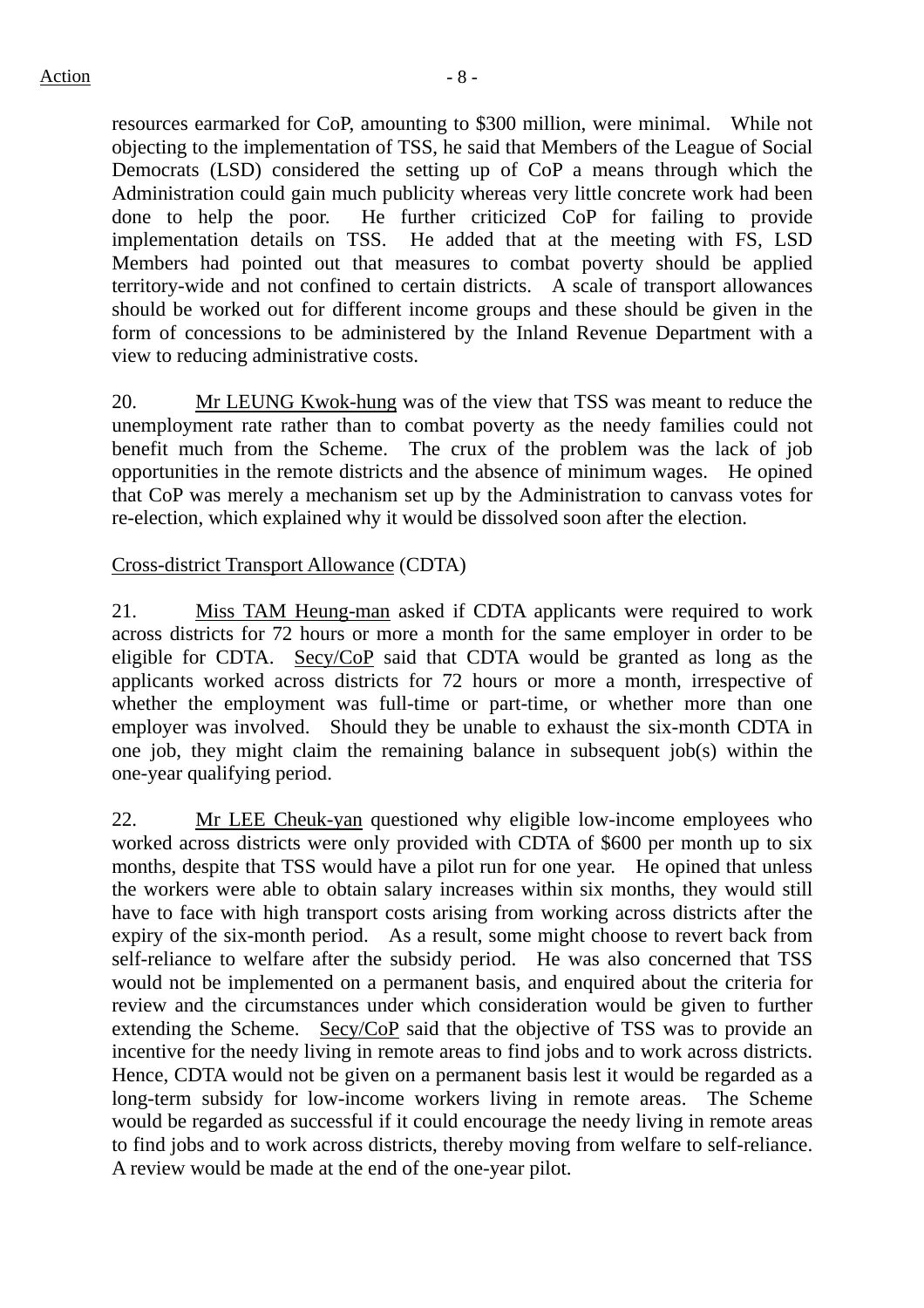23. Miss TAM Heung-man was concerned that recipients could not afford the high transport costs to continue with their work across districts upon cessation of CDTA. Secy/CoP said that purpose of CDTA was to provide an incentive to work. It was hoped that once the recipients got used to work across districts, they would continue to do so even if no transport allowances were provided.

24. Dr Fernando CHEUNG pointed out that the relative lack of local employment opportunities in remote districts, possibly arising from poor town planning, had forced residents to work across districts. However, as the high transport costs had deterred some of the residents from seeking employment in other districts, incentives had to be provided to encourage them to work across districts. This had explained the need for TSS and this should not be regarded in any way as a subsidy for low-income workers. He added that the transport allowances under TSS should not be provided for a limited period of six months but should be continued until there was an increase in local employment opportunities in remote districts. Secy/CoP said that the aim of TSS was to help those with ability to work move from welfare to self-reliance and to address the problem of lack of local opportunities in remote districts. CDTA was meant as an incentive to encourage them to work across districts and not as a subsidy on a long-term basis and hence should be provided within a time frame.

25. Mr Frederick FUNG remained of the view the lack of local employment opportunities in remote districts had necessitated residents to work across districts. In order for needy residents of remote districts to move from welfare to self-reliance, they could either have to rely on increased wages and/or the availability of job opportunities within the remote districts. Therefore, in the absence of job opportunities in the remote districts, there was a need for the continuation of CDTA. Secy/CoP said that the need for a time limit for CDTA would be assessed in the review.

26. Mr Albert HO shared members' concerns about the inadequacies of TSS. He said that if CDTA were provided for six months only, the low-income workers would not continue their work across districts upon cessation of the allowance. As the crux of the problem rested with the high transport costs and the relative lack of local employment opportunities in remote districts, he considered it necessary that a thorough review of TSS should be conducted upon completion of the pilot, notwithstanding that CoP might have been dissolved by then.

#### Job Search Allowance

27. Noting that the Job Search Allowance was offered on a reimbursable basis, Miss TAM Heung-man enquired about the documentary proof which applicants had to provide to support their claims on job searches and transport costs. She pointed out that it might be difficult to provide evidence on transport costs which were mostly settled by way of octopus cards without a receipt. Secy/CoP clarified that no receipts would be required. The applicants needed only to complete the claim forms for Job Search Allowance showing details on job interviews attended and transport costs involved.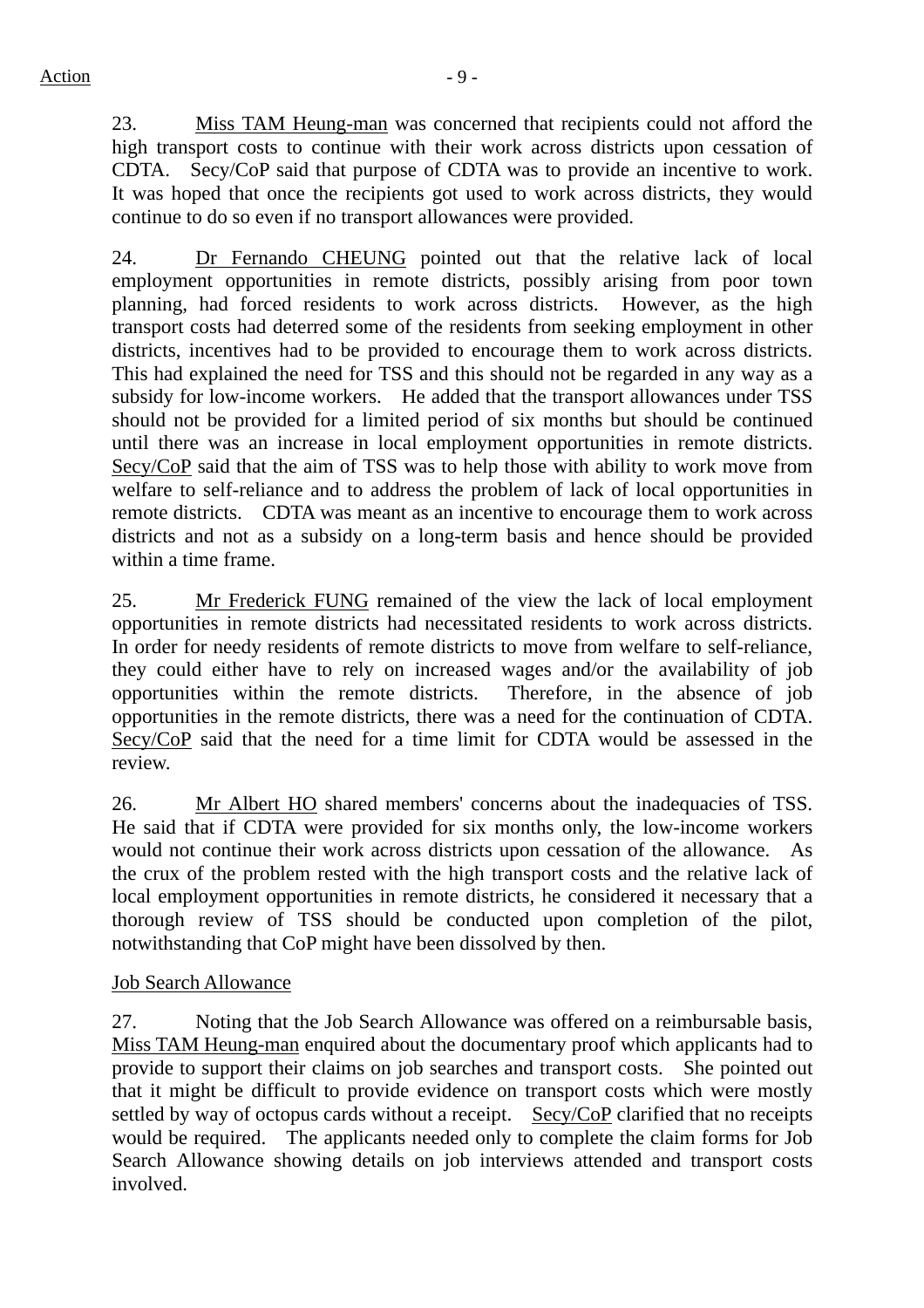#### Income limit for TSS

28. While welcoming the proposal which had been long awaited, Mr LEE Cheuk-yan enquired about the basis upon which the income limit of \$5,600 for TSS was arrived at. He held the view that the proposed income limit was too low if compared to the internationally accepted definition of low income which was two-thirds of the median income amounting to \$6,600 or the CSSA payment of \$6,100 for a two-person household. Secy/CoP said that there was much debate over the proposed income limit and in-depth discussion had been held by CoP on the subject. It had been decided that the income limit should be set at \$5,600, being the sum of 50% of the monthly median income in Hong Kong (\$5,000) then and roughly half of the travelling expenses incurred by those living in remote areas and having to commute to work across districts (\$600).

29. Dr Fernando CHEUNG agreed that the income limit of \$5,600 was too low. He opined that special consideration should be given to extending TSS to needy families with three or more persons and with monthly household income below \$7,000. Secy/CoP explained that TSS aimed to provide additional incentives to low-income workers living in remote districts who wished to find jobs and work across districts. If there were two persons in the family who were working across districts, both of them would benefit from TSS. He reiterated that TSS was not meant to resolve the financial problems of low-income families, which should be addressed by other existing welfare measures such as the CSSA Scheme.

30. Mr Albert HO enquired if relief could be considered for low-income families with household income just exceeded \$5,600. By way of illustration, a family with a monthly income of \$5,800, which exceeded the income by a margin of \$200, should be allowed to have the excess amount deducted from the TSS allowance. In other words, the family would receive \$400 transport allowance instead of \$600. The provision of marginal relief was a common practice in tax computation and would not incur additional expenditure on the part of the Administration. Secy/CoP explained that there were always marginal cases when a line had to be drawn. He reiterated that the transport allowance was meant as an incentive to encourage the applicants to work across districts and not a subsidy for low-income families. TSS should be simple and easy to understand so that the administrative costs would be kept low vis-à-vis the amount of allowance to be disbursed. SFST added that there was a need to set an income limit for TSS, and that the Scheme should be simple in order to keep the administrative costs low.

31. Mr Frederick FUNG noted that under the prevailing housing policy, the income limit for a two-member household applying for PRH was \$10,300. If the two family members each earned \$5,150 and were each granted \$600 transport allowances, their total household income would exceed the prescribed limit of \$10,300, rendering them ineligible for PRH. In this connection, he enquired whether the transport allowances under TSS could be excluded as earnings for the purpose of assessing the eligibility for PRH. He also enquired if the income limit of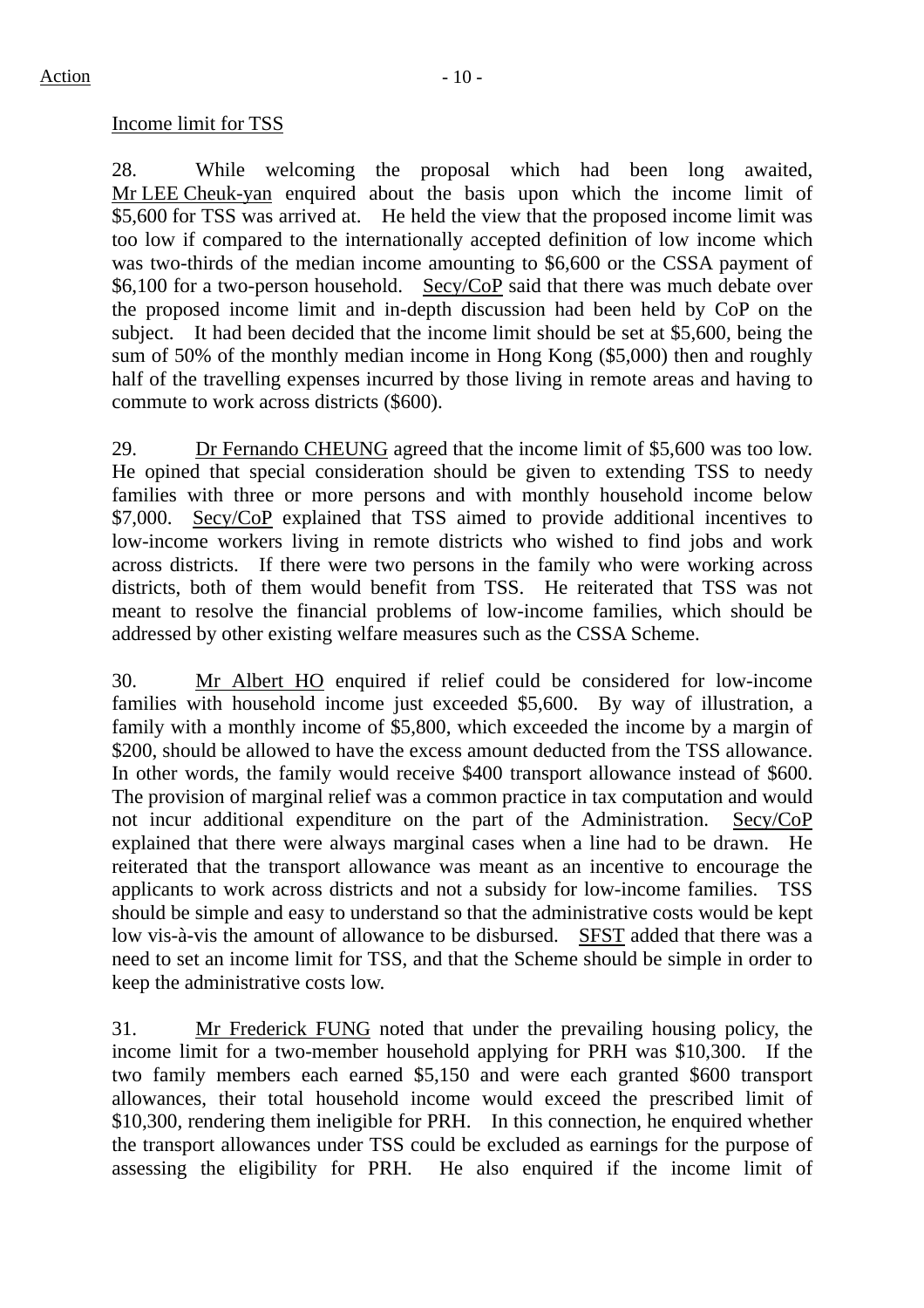\$5,600 would refer to "take home pay" and exclude the employee's contribution to the Mandatory Provident Fund (MPF). Secy/CoP explained that the Housing Authority had been consulted on the provision of transport allowances under TSS and it had agreed that the allowances would not be counted towards the household income for the purpose of assessing eligibility for PRH, similar to the arrangement for CSSA.

32. Given that employee's contribution to MPF was only redeemable upon the age of 65, Mr LEE Cheuk-yan considered it unfair that this should form part of the "take home pay" in assessing the eligibility for TSS. Dr Fernando CHEUNG echoed that the transport allowance should not be counted towards the income of applicants for CSSA. Secy/CoP agreed that the income limit for TSS should refer to "take home pay" and he undertook to relay members' view to LD which was responsible for implementing the TSS. Given that TSS was meant as a time-limited incentive to encourage the needy to find jobs and to work across districts, confirmation would need to be sought from Social Welfare Department (SWD) that the allowances would not be counted towards the income of applicants for CSSA.

(*Post-meeting note*: In its reply to the Finance Committee circulated under LC Paper No. FC68/06-07 on 11 May 2007, Secy/CoP had confirmed that for the purpose of implementing TSS, the employee's contribution to MPF would be excluded in assessing the income limit of \$5,600 under TSS. Confirmation had been sought from SWD that the transport allowances of TSS would not be counted as income of applicants and recipients under the CSSA Scheme.)

# Review of TSS

33. Mr WONG Kwok-hing requested that the review of TSS should be conducted six months after implementation rather than completion of the one-year pilot because by then, recipients would no longer be eligible for the transport allowances. As eligible workers could claim transport allowances within one year from the approval date of their applications Secy/CoP said that they could continue to receive the allowances while the review was underway. SFST reiterated that the review would be made at the end of the one-year pilot and members' views would be taken into account in the review. Mr LEE Cheuk-yan expressed concern that if the review was conducted at the end of the pilot, there would not be continuity in the system and new applicants wishing to apply for transport allowances would have to wait until the completion of the review. Secy/CoP assured members that the review would be conducted as soon as practicable at the end of the pilot so that its outcome could be made available for public reference.

34. Dr Fernando CHEUNG said that to ensure credibility, there was a need to engage an independent organization to conduct the review of TSS. To facilitate the conduct of the review, the parameters to be used in assessing the effectiveness of the Scheme should be worked out before its implementation. The scope of the review should not be confined to those who applied for the Scheme, but should include the